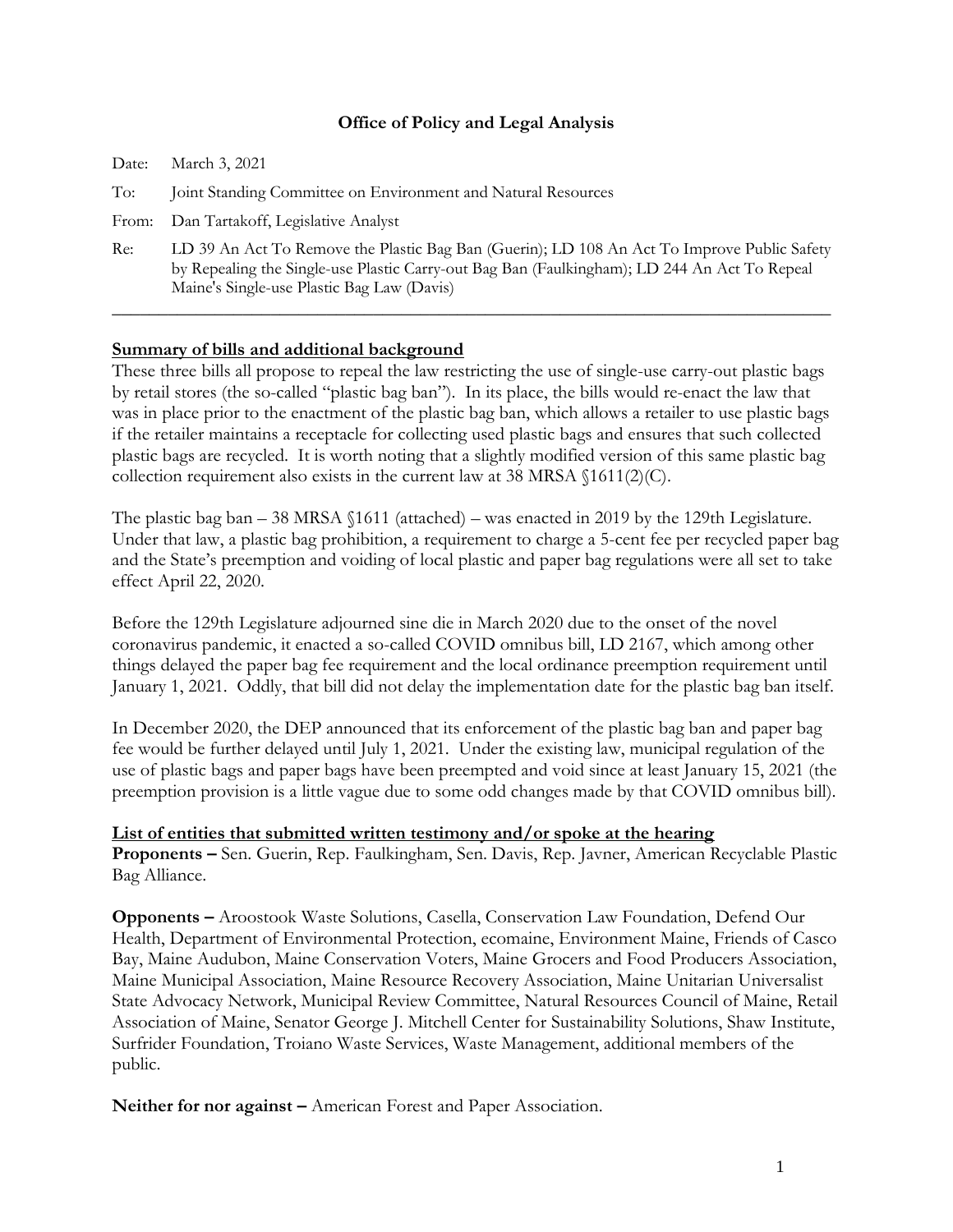# **Notes, issues, proposed amendments and requests of analyst**

- 1. *Paper bag fee* testimony from American Forest and Paper Association suggests that, for a number of reasons, the committee reconsider the current law's requirement that a fee be paid for each recycled paper bag provided by a retailer.
- 2. *Rep. Gramlich request* request made of analyst for more information regarding provisions in current plastic bag ban for low-income individuals.
	- The original version of LD 1532 the plastic bag ban bill contained the following exemption from the 5-cent recycled paper bag fee:

*A retail establishment that sells a recycled paper bag to bag products at the point of sale may not charge for the bag if a customer uses an electronic benefits transfer card or a payment card or voucher issued by the State for the federal supplemental nutrition program under Title 22, section 3104 or the Women, Infants and Children Special Supplemental Food Program of the United States Child Nutrition Act of 1966 to pay for the customer's products.*

- The majority report amendment to LD 1532 made a number of changes to the bill including removing this exemption language (i.e., this language is not currently included in the law).
- After some discussion with the three primary entities involved in the development of LD 1532 – the Maine Grocers and Food Producers Association, the Natural Resources Council of Maine and the Retail Association of Maine– it appears that concern over whether this exemption would conflict with federal SNAP program requirements may have contributed to the decision to remove the exemption.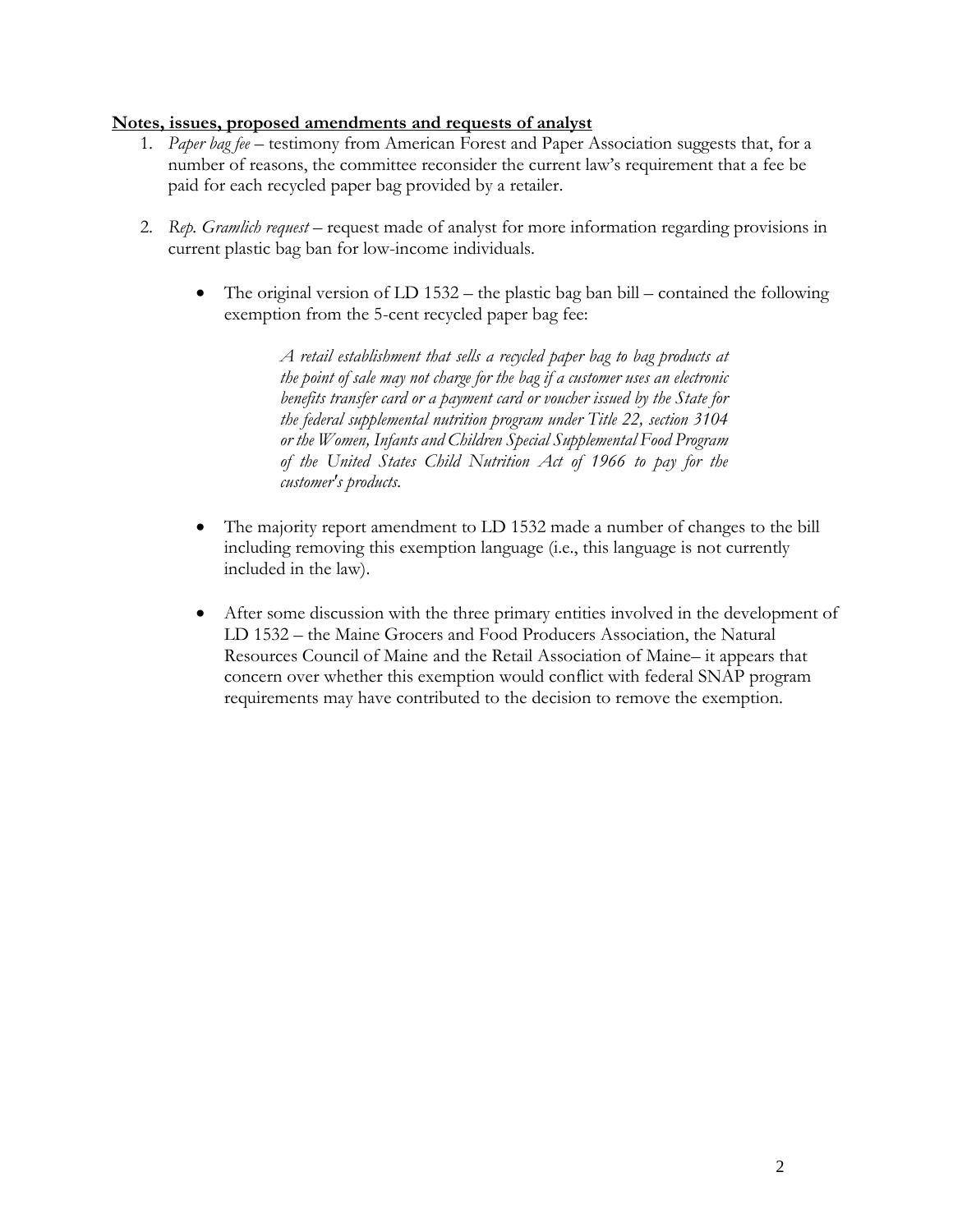### **§1611. Plastic bag reduction**

**1. Definitions.** As used in this section, unless the context otherwise indicates, the following terms have the following meanings.

A. "Plastic" means an organic or petroleum derivative synthetic or a semisynthetic organic solid that is moldable, and to which additives or other substances may have been added. "Plastic" does not include natural polymers that have not been chemically modified. [PL 2019, c. 346, §2 (NEW).]

B. "Point of sale" means a check-out stand, cash register or other point of departure from a retail establishment. [PL 2019, c. 346, §2 (NEW).]

C. "Post-consumer recycled material" means a recycled material that if not recycled would otherwise have been destined for solid waste disposal, having completed its intended end use and product life cycle. "Post-consumer recycled material" does not include materials and by-products generated from, and commonly reused in, an original manufacturing and fabrication process. [PL 2019, c. 346, §2 (NEW).]

D. "Recycled paper bag" means a paper bag that:

(1) Is 100% recyclable; and

(2) Contains at least 20% post-consumer recycled material if it has a capacity to hold at least 8 pounds, [PL 2019, c. 346, §2 (NEW).]

E. "Restaurant" means an establishment that sells prepared food directly to the consumer. [PL 2019, c. 346, §2 (NEW).]

F. "Retail establishment" means a store, a restaurant or a temporary business. [PL 2019, c. 346, §2 (NEW).]

G. "Reusable bag" means a bag with handles that:

(1) Is designed and manufactured to withstand a minimum of 75 repeated uses;

- (2) Is machine washable or made from a material that can be cleaned and disinfected regularly;
- (3) If made from plastic is at least 4 mils thick; and
- (4) Has the capability of carrying a minimum of 18 pounds. [PL 2019, c. 346, §2 (NEW).]

H. "Single-use carry-out bag" means a bag that is made of plastic, paper or other material provided by a retail establishment within the retail establishment for the purpose of transporting merchandise away from the retail establishment or for packaging, protecting or otherwise containing merchandise within the retail establishment and that is not a recycled paper bag or a reusable bag. [PL 2019, c. 674, §1 (AMD).]

I. "Store" means a retail store that engages in the retail sale of merchandise, including food, goods, products and clothing. "Store" includes grocery stores primarily engaged in the retail sale of canned food, dry goods, fresh fruits and vegetables, fresh meats, fish and poultry and convenience stores engaged in the sale of a limited line of goods, including milk, bread, soda and snack foods, and prepared foods intended to be consumed off the premises. [PL 2019, c. 346, §2 (NEW).]

J. "Temporary business" means a seasonal or nonpermanent retail establishment such as a farmers' market or fair that sells merchandise including food, goods, products or clothing. [PL 2019, c. 346, §2 (NEW).]

[PL 2019, c. 674, §1 (AMD).]

**2. Prohibition; exemptions.** This subsection governs the use of single-use carry-out bags.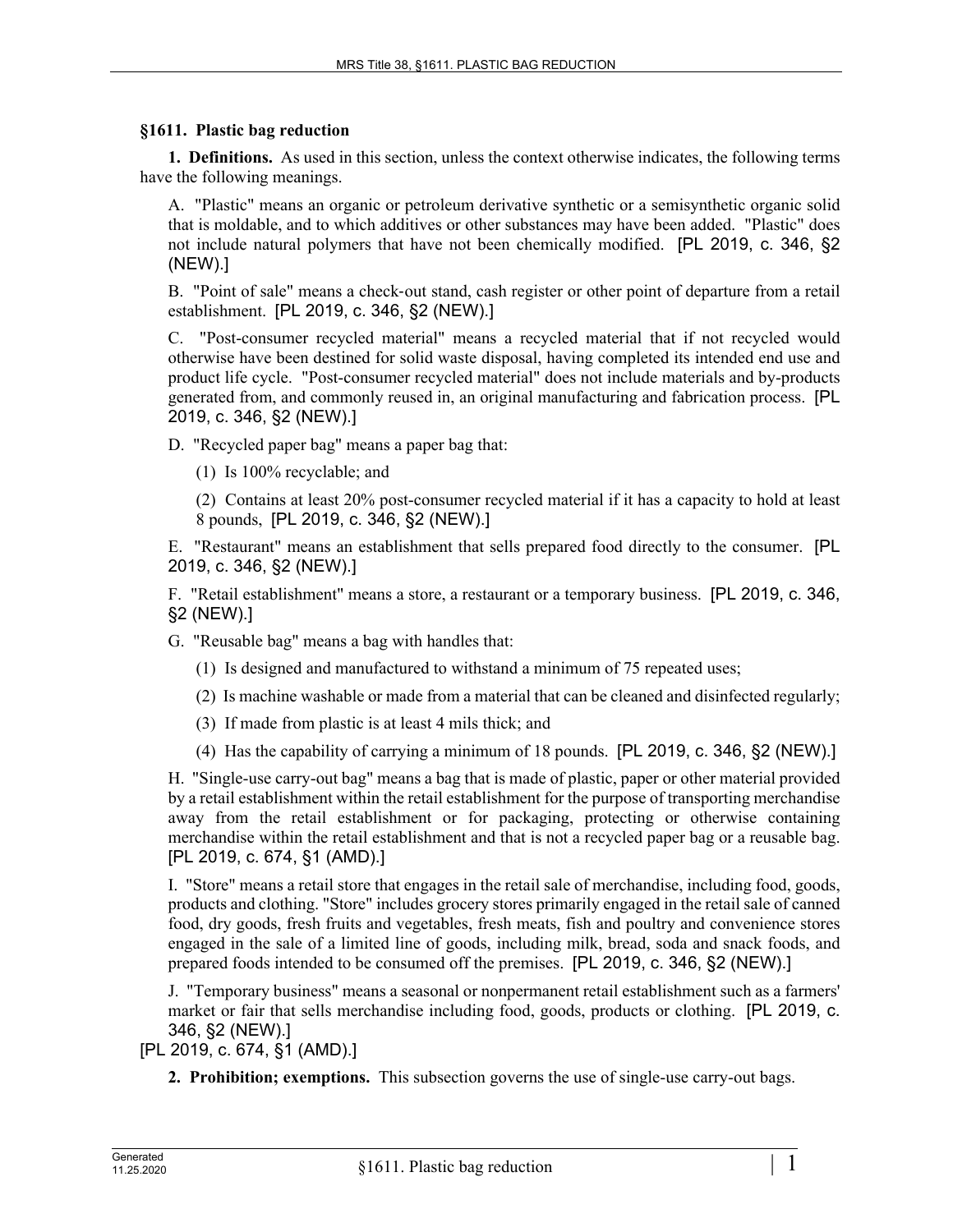A. Except as otherwise provided in this subsection, beginning April 22, 2020, a retail establishment may not provide a single-use carry-out bag to a customer at the point of sale or otherwise make single-use carry-out bags available to customers. [PL 2019, c. 346, §2 (NEW).]

B. The prohibition in paragraph A does not apply to:

(1) Bags provided by a pharmacy to a customer for transporting a prescription medication away from the store;

(2) Bags without handles used to protect items from being damaged or from damaging or contaminating other purchased items placed in a recycled paper bag or a reusable bag;

(3) Bags used by customers inside a retail establishment to package loose items, such as fruits, vegetables, nuts, coffee, grains, bakery goods, candy, greeting cards or small hardware items; to contain or wrap frozen foods, meats or fish; or to contain or wrap flowers or potted plants;

(4) Laundry, dry cleaning or garment bags, including bags provided by a hotel to guests to contain wet or dirty clothing or bags provided to protect large garments like suits, jackets or dresses;

(5) Newspaper bags;

(6) Bags sold in packages containing multiple bags intended to contain garbage, pet waste or yard waste;

(7) Bags used to contain live animals, such as fish or insects sold in pet stores;

(8) Bags used for vehicle tires;

(9) Bags used to transport chemical pesticides, drain cleaning chemicals or other caustic chemicals sold at a retail establishment;

(10) Bags used by a hunger relief organization such as a food pantry or soup kitchen to distribute food directly to the consumer at no charge;

(11) Bags that customers bring to the retail establishment for their own use or for carrying away from the retail establishment goods that are not placed in a bag provided by the retail establishment. [PL 2019, c. 346, §2 (NEW).]

C. A retail establishment may make single-use carry-out bags made of plastic that are exempted in paragraph B available to customers to bag products within the retail establishment other than at the point of sale only if the retail establishment:

(1) Locates inside the retail establishment or within 20 feet of the main entrance to the retail establishment a receptacle for collecting any used single-use carry-out bags made of plastic; and

(2) Ensures that single-use carry-out bags made of plastic that are collected by the retail establishment are recycled or delivered to a person engaged in recycling plastics. [PL 2019, c. 346, §2 (NEW).]

# [PL 2019, c. 346, §2 (NEW).]

**3. Recycled paper bag fees and reusable plastic bag fees; exemptions.** This subsection governs fees assessed on recycled paper bags and on reusable bags made of plastic.

A. Beginning January 15, 2021 a retail establishment may use a recycled paper bag or a reusable bag made of plastic to bag products at the point of sale as long as the retail establishment charges a fee of at least 5¢ per bag.

(1) All amounts collected pursuant to this paragraph are retained by the retail establishment and may be used for any lawful purpose.